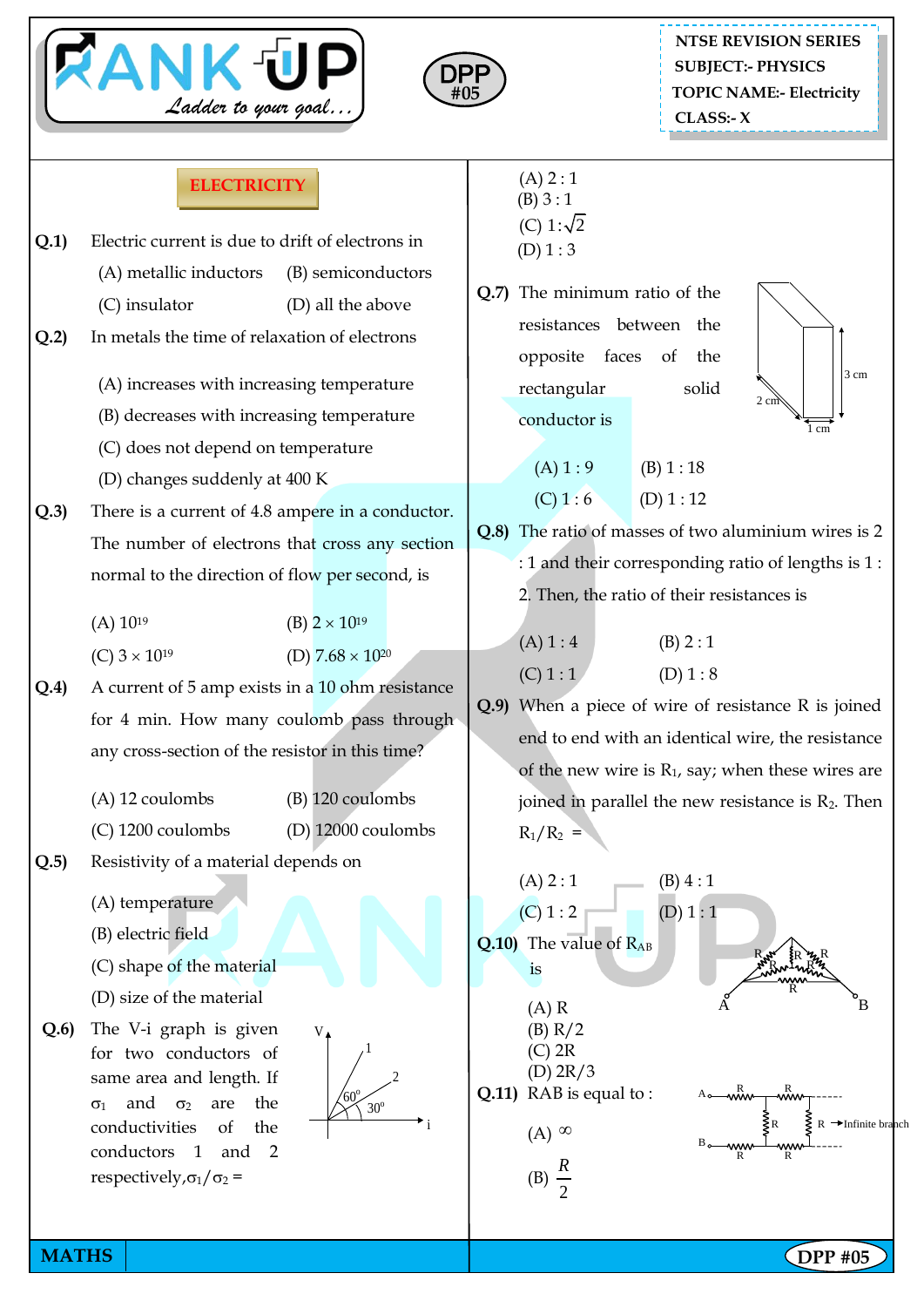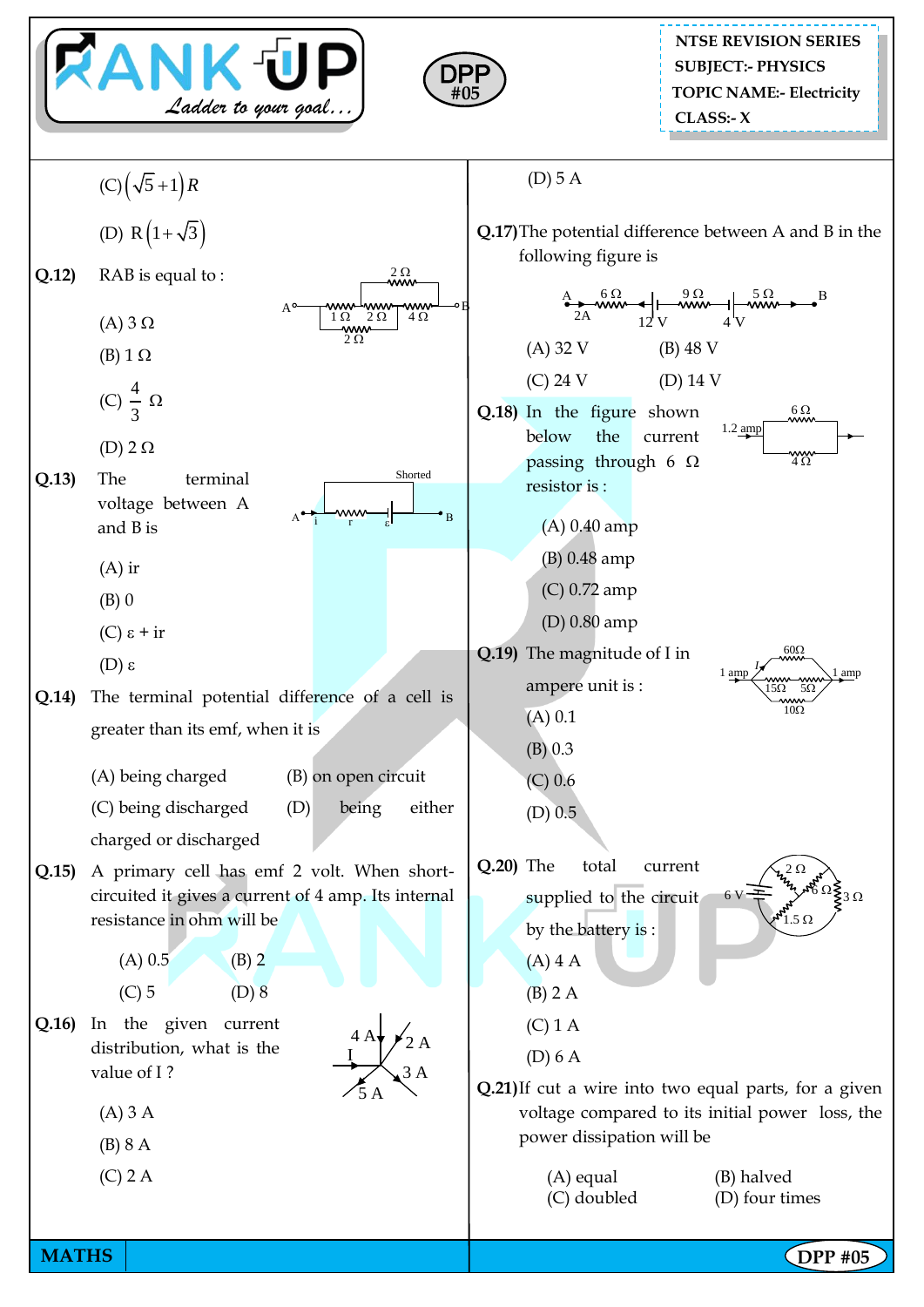



## **NTSE REVISION SERIES TOPIC NAME:- Electricity CLASS:- X SUBJECT:- PHYSICS**

**Q.22)** If in the circuit, power dissipation is 150 W, then R is :



- (A)  $2 \Omega$ (B)  $6 \Omega$
- (C)  $5 \Omega$
- (D)  $4 \Omega$
- **Q.23)** A 220 volt, 1000 watt bulb is connected across a 110 volt mains supply. The power consumed will be :
	- (A) 750 watt (B) 500 watt
	- (C) 250 watt (D) 1000 watt
- **Q.24)** An energy source will supply will supply a constant into the load if its internal resistance is:
	- (A) very large as compared to the lad resistance
	- (B) equal to the resistance of the lad
	- (C) non-zero but less then the resistance of the load
	- (D) zero
- **Q.25)** A 100 W bulb B<sup>1</sup> and two 60 W bulb  $B_2$  and  $B_3$ , are connected to a 250 V source, as shown in the figure. Now  $W_1$ ,  $W_2$  and  $W_3$  are the out put powers of the bulbs  $B_1$ ,  $B_2$ and  $B_3$  respectively. Then :
	- (A)  $W_1 > W_2 = W_3$ (B)  $W_1 > W_2 > W_3$ (C)  $W_1 < W_2 = W_3$ (D)  $W_1 < W_2 < W_3$

 $\mathbb{R}$   $\mathbb{R}$  $\mathbb{P}^{\mathsf{B}}$  $\frac{250}{1}$ 

- **Q.26)**A heater coil is cut into two equal parts and only one part is now used in the heater. The heat generated will now be :
	- (A) four times (B) double times
	- (C) halved (D) one fourth
- **Q.27)**A wire when connected to 220 V mains supply has power dissipation  $P_1$ . Now the wire is cut into two equal pieces which are connected in parallel to the same supply. Power dissipation in this case is  $P_2$ . Then  $P_2$ : $P_1$  is :

 $(A) 1$  (B) 4  $(C)$  2  $(D)$  3

**Q.28)** The current flowing the through resistance of 2 ohm in the figure is :



r

 $\epsilon$ 

i

- (A) 1.2 A (B) 1.4 A
- (C) 0.4 A

$$
(D) 1.0 A
$$

**Q.29)** The terminal potential difference of the cell of emf  $\varepsilon$ and  $\Box$  internal resistance r while carrying a current i is  $(A)$  ε - ir (B)  $\varepsilon$  + ir

$$
(C) \text{ ir}
$$

(D)  $ε$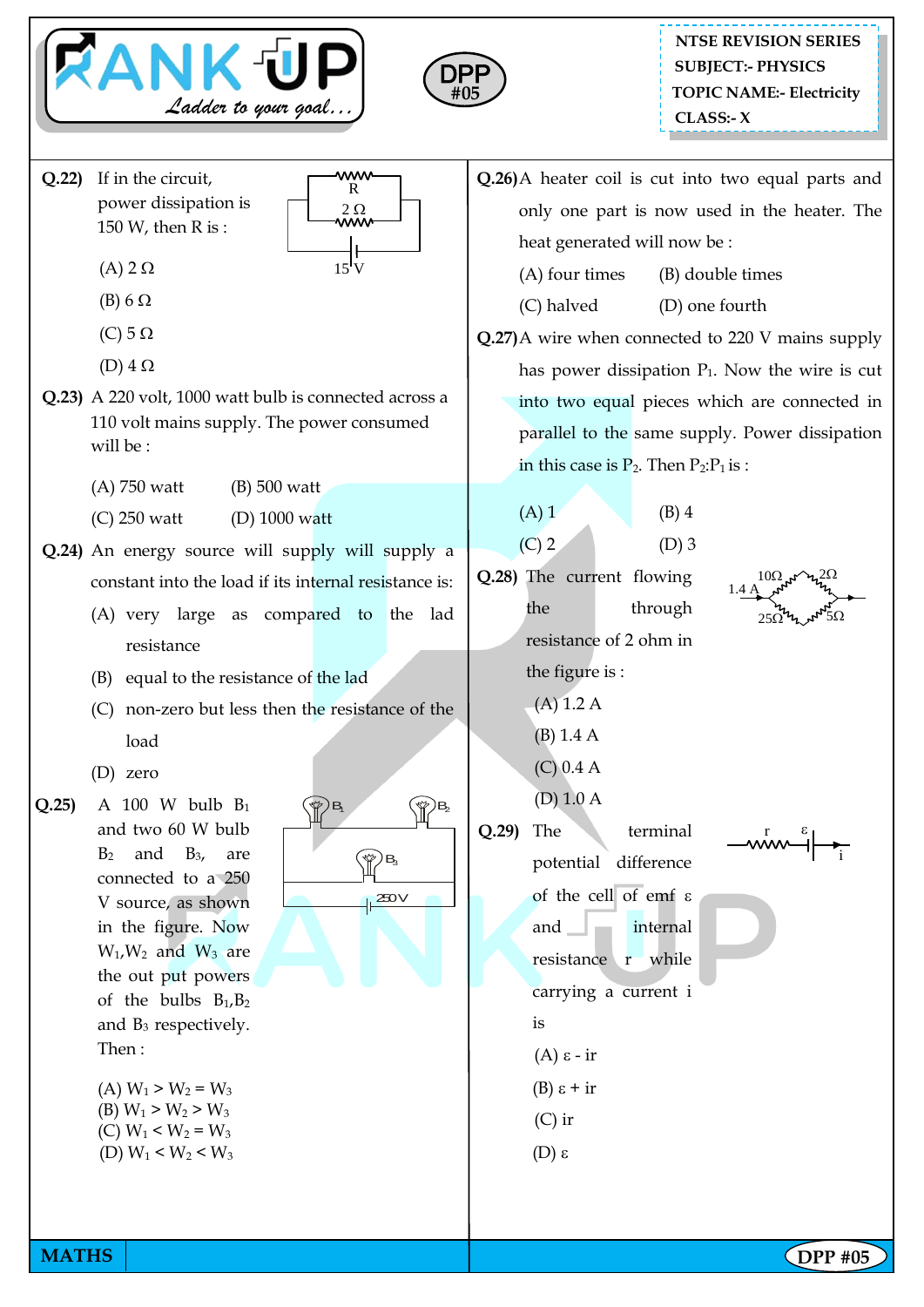



**NTSE REVISION SERIES TOPIC NAME:- Electricity CLASS:- X SUBJECT:- PHYSICS**

**Q.30)** An electric current is passed through a circuit containing two wires of the same material, connected in parallel. If the lengths and radii are in the raio of 4 3 and 2 3 , then the ratio of the

current passing through the wires will be :

| (A) 8/9 | (B) 1/3 |
|---------|---------|
|         |         |

 $(C) 3$  (D) 2